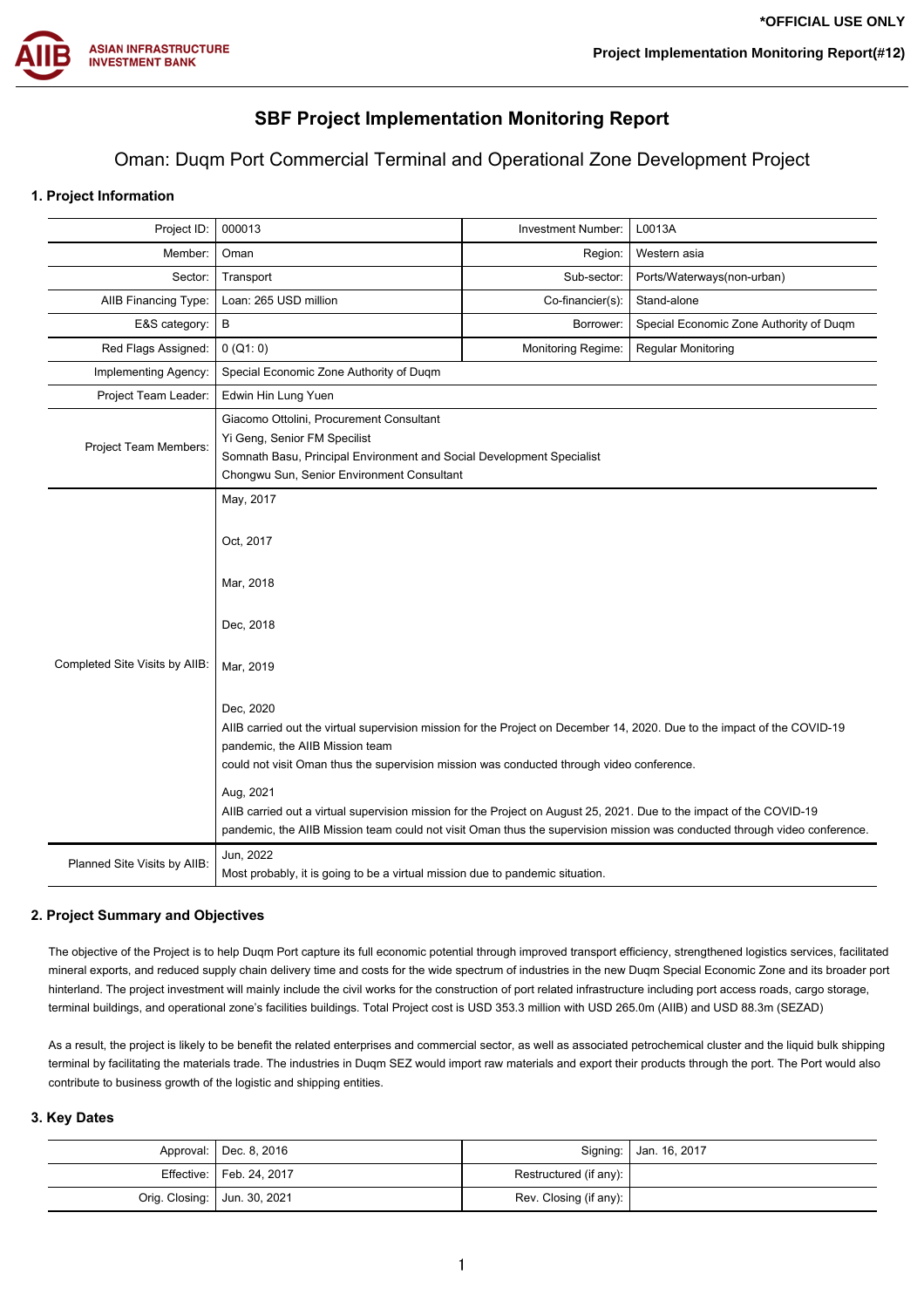

# **4. Disbursement Summary (million)**

| Currency: USD                  |                                                                                  |  |
|--------------------------------|----------------------------------------------------------------------------------|--|
| a) Committed: $\vert$ 265      | b) Cancellation (if any):                                                        |  |
| c) Disbursed:   208.847        | d) Most recent disbursement: $\begin{bmatrix} 6.436, Apr. 5, 2021 \end{bmatrix}$ |  |
| e) Undisbursed: $\vert$ 56.153 | f) Disbursement Ratio(%) <sup>1</sup> : 78.8                                     |  |

1 Disbursement Ratio is defined as the volume (i.e. the dollar amount) of total disbursed amount as a percentage of the net committed volume, i.e.,  $f = c / (a - b)$ 

#### **5. Project Implementation Update**

According to the Loan Agreement, the project implementation period is up to December 31, 2020, and the loan closing date is June 30, 2021. On September 14, 2021, AIIB and the Public Authority for Special Economic Zones and Free Zones (OPAZ) have signed the Amendment to the Loan Agreement that extends the loan closing date to March 31, 2022. Other non-material changes introduced: Amendment on the name of the Borrower from "Special Economic Zone Authority of Duqm" to "Public Authority for Special Economic Zones & Free Zones" of the Sultanate of Oman; Amendment of the Section V. Other Undertakings on submission of the 10-year Business Plan.

Public Authority for Special Economic Zones and Free Zones (OPAZ) has reported that the construction phase of the Project has been completed. Completion certificates by the vendor have been submitted in December 2020. Currently, the project is under the maintenance period which will end in 3 months. The civil works contractor is working on remaining snags. Port of Duqm Company (PODC), which takes over the port after the completion of construction, has launched a tender to seek an operator for the port.

| <b>Components</b>                                                                                                | <b>Physical</b><br><b>Progress</b>                      | <b>Environmental &amp; Social Compliance</b>                                                                                                                                                                                             | <b>Procureme</b><br>nt |
|------------------------------------------------------------------------------------------------------------------|---------------------------------------------------------|------------------------------------------------------------------------------------------------------------------------------------------------------------------------------------------------------------------------------------------|------------------------|
| Component 1: Port related<br>infrastructure completed at the<br>terminals on the Commercial Quay<br>(US\$244.74) | Physical<br>Progress:<br>Completed                      | Full compliance with Environmental & Social Safeguards<br>•Construction Environmental Management Plan (CEMP) in place and disclosed<br>on SEZAD and AIIB websites<br>Daily HSE site visits and Monthly HSE Audits are being carried out. | No issues              |
| Component 2: Construction<br>Supervision<br>(100% funded through counterpart)<br>funds)                          | Consultants were<br>recruited prior to<br>loan approval | N/A                                                                                                                                                                                                                                      | No issue               |
| Component 3:<br><b>Project Management</b><br>(100% funded through counterpart<br>funds)                          | <b>Full Project</b><br>Management<br>Team on board      | N/A                                                                                                                                                                                                                                      | No issue               |

#### Financial Management:

AIIB noted that no major issues on the financial management aspect have been identified. Project Performance Monitoring Report for Q2 20201 is well received, the report is aligned with the Bank's numbers and figures. For efficiency, AIIB proposed the final project audit report covering the period from 2021 till March 31, 2022 (extended loan closing date) to be submitted to the Bank by September 30, 2022, such long period audit is subject to Bank's management approval at the end of loan closing date.

Provided the loan closing date is extended, the information on likely loan savings will be provided in Q2 2022.

#### **6. Status of the Grievance Redress Mechanism (GRM)**

GRM mechanism is operational at: https://duqm.gov.om/sezad/community/grievance-redress-mechanism-sgrm

We have not received any grievence or complaints cases so far.

#### **7. Results Monitoring**

Data for 2021 will start to be collected based on availability of financial reporting for the year of 2021. Data for the year of 2021 will become available in 2022, upon submission by the client.

Baseline Year: Aug. 12, 2016 End Target Year: Dec. 31, 2030